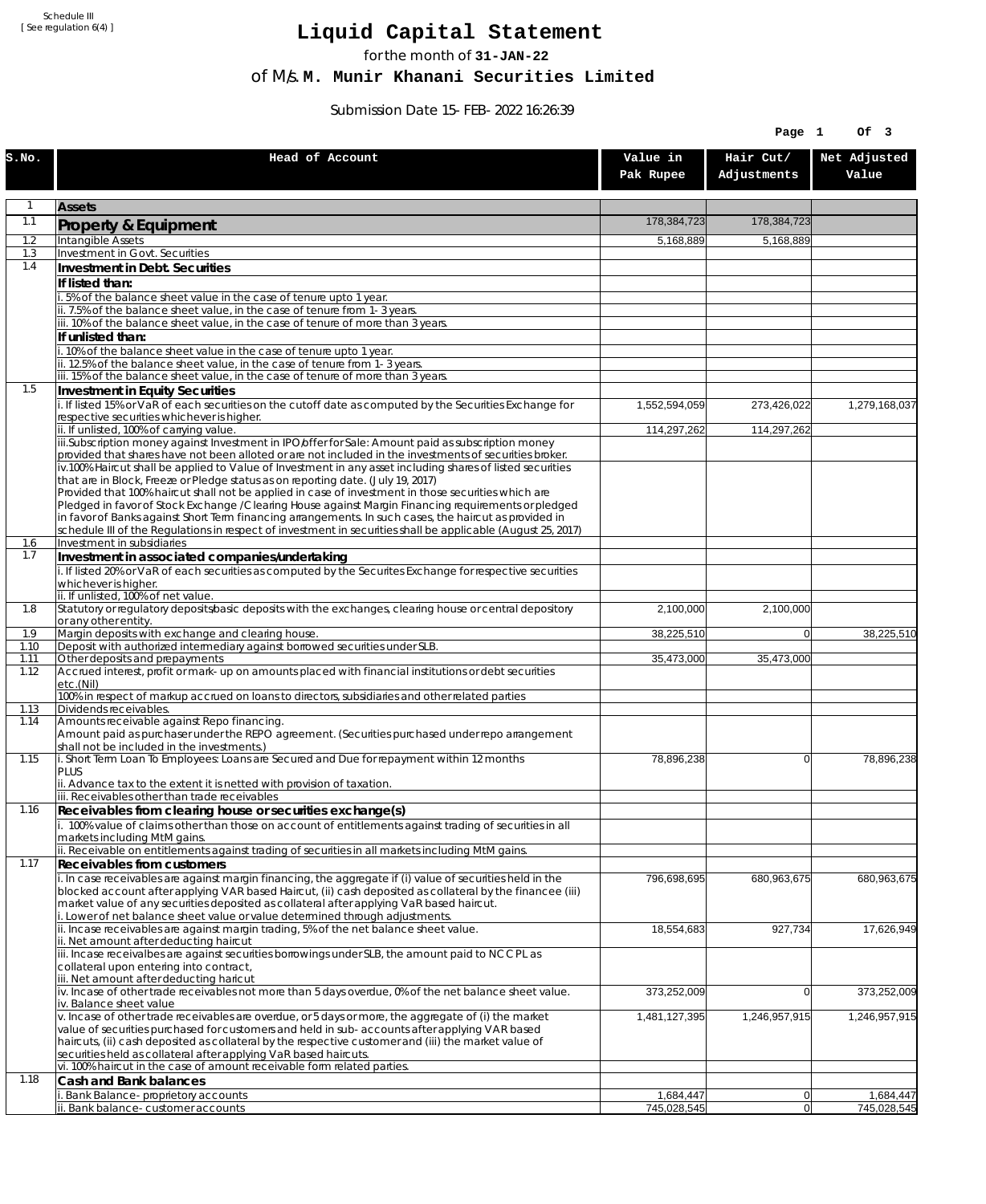Schedule III [ See regulation 6(4) ]

## **Liquid Capital Statement**

for the month of **31-JAN-22**

of M/s. **M. Munir Khanani Securities Limited**

Submission Date 15-FEB-2022 16:26:39

|                |                                                                                                                                                                                                                                                                                                                                                                                                                                                                                                                                                                                                                                                                                                                              |                              | Page 2                     | Of 3                         |
|----------------|------------------------------------------------------------------------------------------------------------------------------------------------------------------------------------------------------------------------------------------------------------------------------------------------------------------------------------------------------------------------------------------------------------------------------------------------------------------------------------------------------------------------------------------------------------------------------------------------------------------------------------------------------------------------------------------------------------------------------|------------------------------|----------------------------|------------------------------|
| S.NO.          | Head of Account                                                                                                                                                                                                                                                                                                                                                                                                                                                                                                                                                                                                                                                                                                              | Value in<br>Pak Rupee        | Hair Cut/<br>Adjustments   | Net Adjusted<br>Value        |
|                | iii. Cash in hand                                                                                                                                                                                                                                                                                                                                                                                                                                                                                                                                                                                                                                                                                                            | 415,737                      | $\Omega$                   | 415,737                      |
| 1.19           | Total Assets                                                                                                                                                                                                                                                                                                                                                                                                                                                                                                                                                                                                                                                                                                                 | 5,421,901,192                | 2,537,699,220              | 4,462,219,062                |
| $\overline{2}$ | Liabilities                                                                                                                                                                                                                                                                                                                                                                                                                                                                                                                                                                                                                                                                                                                  |                              |                            |                              |
| 2.1            | Trade Payables                                                                                                                                                                                                                                                                                                                                                                                                                                                                                                                                                                                                                                                                                                               |                              |                            |                              |
|                | i. Payable to exchanges and clearing house<br>ii. Payable against leveraged market products                                                                                                                                                                                                                                                                                                                                                                                                                                                                                                                                                                                                                                  | 3,567,340                    | $\Omega$                   | 3,567,340                    |
|                | iii. Pavable to customers                                                                                                                                                                                                                                                                                                                                                                                                                                                                                                                                                                                                                                                                                                    | 743,869,571                  | $\overline{0}$             | 743,869,571                  |
| 2.2            | <b>Current Liabilities</b>                                                                                                                                                                                                                                                                                                                                                                                                                                                                                                                                                                                                                                                                                                   |                              |                            |                              |
|                | i. Statutory and regulatory dues                                                                                                                                                                                                                                                                                                                                                                                                                                                                                                                                                                                                                                                                                             | 4,935,417                    | 0                          | 4,935,417                    |
|                | ii. Accruals and other payables<br>iii. Short-term borrowings                                                                                                                                                                                                                                                                                                                                                                                                                                                                                                                                                                                                                                                                | 261,373,169<br>1,633,858,268 | $\overline{0}$<br>$\Omega$ | 261,373,169<br>1.633.858.268 |
|                | iv. Current portion of subordinated loans                                                                                                                                                                                                                                                                                                                                                                                                                                                                                                                                                                                                                                                                                    |                              |                            |                              |
|                | v. Current portion of long term liabilities                                                                                                                                                                                                                                                                                                                                                                                                                                                                                                                                                                                                                                                                                  |                              |                            |                              |
|                | vi. Deferred Liabilities<br>vii. Provision for bad debts                                                                                                                                                                                                                                                                                                                                                                                                                                                                                                                                                                                                                                                                     | 13,735,855                   | 0 <br>$\overline{0}$       | 13,735,855<br>40,426,767     |
|                | viii. Provision for taxation                                                                                                                                                                                                                                                                                                                                                                                                                                                                                                                                                                                                                                                                                                 | 40,426,767                   |                            |                              |
|                | ix. Other liabilities as per accounting principles and included in the financial statements                                                                                                                                                                                                                                                                                                                                                                                                                                                                                                                                                                                                                                  | 90,498,567                   | $\overline{0}$             | 90,498,567                   |
| 2.3            | Non-Current Liabilities<br>i. Long-Term financing                                                                                                                                                                                                                                                                                                                                                                                                                                                                                                                                                                                                                                                                            |                              |                            |                              |
|                | a. Long-Term financing obtained from financial instituion: Long term portion of financing obtained from<br>a financial institution including amount due against finance lease                                                                                                                                                                                                                                                                                                                                                                                                                                                                                                                                                |                              |                            |                              |
|                | b. Other long-term financing                                                                                                                                                                                                                                                                                                                                                                                                                                                                                                                                                                                                                                                                                                 |                              |                            |                              |
|                | ii. Staff retirement benefits<br>iii. Advance against shares for Increase in Capital of Securities broker: 100% haircut may be allowed in                                                                                                                                                                                                                                                                                                                                                                                                                                                                                                                                                                                    |                              |                            |                              |
|                | respect of advance against shares if:                                                                                                                                                                                                                                                                                                                                                                                                                                                                                                                                                                                                                                                                                        |                              |                            |                              |
|                | a. The existing authorized share capital allows the proposed enhanced share capital                                                                                                                                                                                                                                                                                                                                                                                                                                                                                                                                                                                                                                          |                              |                            |                              |
|                | b. Boad of Directors of the company has approved the increase in capital<br>c. Relevant Regulatory approvals have been obtained                                                                                                                                                                                                                                                                                                                                                                                                                                                                                                                                                                                              |                              |                            |                              |
|                | d. There is no unreasonable delay in issue of shares against advance and all regulatory requirements                                                                                                                                                                                                                                                                                                                                                                                                                                                                                                                                                                                                                         |                              |                            |                              |
|                | relating to the increase in paid up capital have been completed.                                                                                                                                                                                                                                                                                                                                                                                                                                                                                                                                                                                                                                                             |                              |                            |                              |
|                | e. Auditor is satisfied that such advance is against the increase of capital.<br>iv. Other liabilities as per accounting principles and included in the financial statements                                                                                                                                                                                                                                                                                                                                                                                                                                                                                                                                                 |                              |                            |                              |
| 2.4            | Subordinated Loans                                                                                                                                                                                                                                                                                                                                                                                                                                                                                                                                                                                                                                                                                                           |                              |                            |                              |
|                | i. 100% of Subordinated loans which fulfill the conditions specified by SECP are allowed to be deducted:<br>The Schedule III provides that 100% haircut will be allowed against subordinated Loans which fulfill the<br>conditions specified by SECP. In this regard, following conditions are specified:<br>a. Loan agreement must be executed on stamp paper and must clearly reflect the amount to be repaid<br>after 12 months of reporting period<br>b. No haircut will be allowed against short term portion which is repayable within next 12 months.<br>c. In case of early repayment of loan, adjustment shall be made to the Liquid Capital and revised Liquid<br>Capital statement must be submitted to exchange. |                              |                            |                              |
|                | ii. Subordinated loans which do not fulfill the conditions specified by SECP                                                                                                                                                                                                                                                                                                                                                                                                                                                                                                                                                                                                                                                 |                              |                            |                              |
| 2.5            | Total Liabilites                                                                                                                                                                                                                                                                                                                                                                                                                                                                                                                                                                                                                                                                                                             | 2,792,264,954                | 0                          | 2,792,264,954                |
| 3              | Ranking Liabilities Relating to:                                                                                                                                                                                                                                                                                                                                                                                                                                                                                                                                                                                                                                                                                             |                              |                            |                              |
| 3.1            | Concentration in Margin Financing                                                                                                                                                                                                                                                                                                                                                                                                                                                                                                                                                                                                                                                                                            |                              |                            |                              |
|                | The amount calculated client-to- client basis by which any amount receivable from any of the                                                                                                                                                                                                                                                                                                                                                                                                                                                                                                                                                                                                                                 | $\Omega$                     | 164,363,706                | 164,363,706                  |
|                | financees exceed 10% of the aggregate of amounts receivable from total financees.                                                                                                                                                                                                                                                                                                                                                                                                                                                                                                                                                                                                                                            |                              |                            |                              |
| 3.2            | Concentration in securites lending and borrowing                                                                                                                                                                                                                                                                                                                                                                                                                                                                                                                                                                                                                                                                             |                              |                            |                              |
|                | The amount by which the aggregate of:<br>(i) Amount deposited by the borrower with NCCPL                                                                                                                                                                                                                                                                                                                                                                                                                                                                                                                                                                                                                                     |                              |                            |                              |
|                | (Ii) Cash margins paid and                                                                                                                                                                                                                                                                                                                                                                                                                                                                                                                                                                                                                                                                                                   |                              |                            |                              |
|                | (iii) The market value of securities pledged as margins exceed the 110% of the market value of shares                                                                                                                                                                                                                                                                                                                                                                                                                                                                                                                                                                                                                        |                              |                            |                              |
| 3.3            | borrowed                                                                                                                                                                                                                                                                                                                                                                                                                                                                                                                                                                                                                                                                                                                     |                              |                            |                              |
|                | Net underwriting Commitments<br>(a) in the case of right issuse : if the market value of securites is less than or equal to the subscription                                                                                                                                                                                                                                                                                                                                                                                                                                                                                                                                                                                 |                              |                            |                              |
|                | price; the aggregate of:<br>(i) the 50% of Haircut multiplied by the underwriting commitments and<br>(ii) the value by which the underwriting commitments exceeds the market price of the securities.<br>In the case of rights issuse where the market price of securities is greater than the subscription price, 5% of<br>the Haircut multiplied by the net underwriting                                                                                                                                                                                                                                                                                                                                                   |                              |                            |                              |
|                | (b) in any other case : 12.5% of the net underwriting commitments                                                                                                                                                                                                                                                                                                                                                                                                                                                                                                                                                                                                                                                            |                              |                            |                              |
| 3.4            | Negative equity of subsidiary<br>The amount by which the total assets of the subsidiary (excluding any amount due from the subsidiary)                                                                                                                                                                                                                                                                                                                                                                                                                                                                                                                                                                                       |                              |                            |                              |
|                | exceed the total liabilities of the subsidiary                                                                                                                                                                                                                                                                                                                                                                                                                                                                                                                                                                                                                                                                               |                              |                            |                              |
| 3.5            | Foreign exchange agreements and foreign currency positions                                                                                                                                                                                                                                                                                                                                                                                                                                                                                                                                                                                                                                                                   |                              |                            |                              |
|                | 5% of the net position in foreign currency. Net position in foreign currency means the difference of total<br>assets denominated in foreign cuurency less total liabilities denominated in foreign currency                                                                                                                                                                                                                                                                                                                                                                                                                                                                                                                  |                              |                            |                              |
| 3.6            | Amount Payable under REPO                                                                                                                                                                                                                                                                                                                                                                                                                                                                                                                                                                                                                                                                                                    |                              |                            |                              |
| 3.7            |                                                                                                                                                                                                                                                                                                                                                                                                                                                                                                                                                                                                                                                                                                                              |                              |                            |                              |